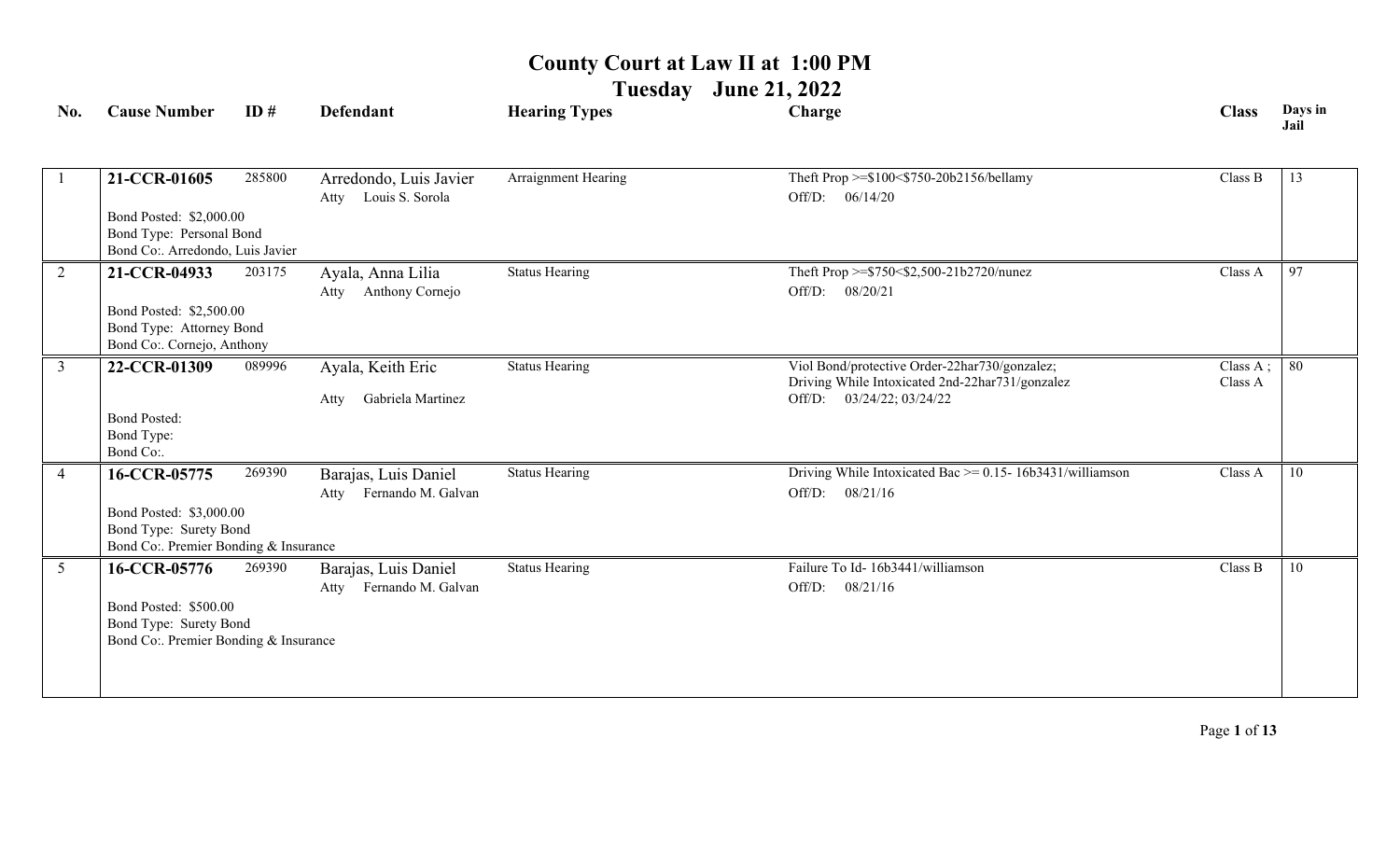**Tuesday June 21, 2022**

| No. | <b>Cause Number</b>                                                                        | ID#    | <b>Defendant</b>                                                                                     | <b>Hearing Types</b>  | Charge                                                                              | <b>Class</b> | Days in<br>Jail |
|-----|--------------------------------------------------------------------------------------------|--------|------------------------------------------------------------------------------------------------------|-----------------------|-------------------------------------------------------------------------------------|--------------|-----------------|
| 6   | 16-CCR-05777                                                                               | 269390 | Barajas, Luis Daniel<br>Fernando M. Galvan<br>Atty                                                   | <b>Status Hearing</b> | Display Fictitious License Plate- 16b3432/williamson<br>Off/D: 08/21/16             | Class B      | 10              |
|     | Bond Posted: \$1,500.00<br>Bond Type: Surety Bond<br>Bond Co:. Premier Bonding & Insurance |        |                                                                                                      |                       |                                                                                     |              |                 |
|     | 19-CCR-02006                                                                               | 281253 | Castillo, Jonathan                                                                                   | <b>Status Hearing</b> | Burglary Of Vehicle - 19b872/nunez                                                  | Class A      | 99              |
|     | Bond Posted: \$3,500.00<br>Bond Type: Surety Bond                                          |        | Reynaldo Cisneros<br>Atty<br>Bond Co: Jr's Express Bail Bonds (international Fidelity)               |                       | Off/D: 03/07/19                                                                     |              |                 |
| 8   | 19-CCR-02007                                                                               | 281253 | Castillo, Jonathan<br>Reynaldo Cisneros<br>Atty                                                      | <b>Status Hearing</b> | Burglary Of Vehicle - 19b873/nunez<br>Off/D: 03/07/19                               | Class A      | 99              |
|     | Bond Posted: \$3,500.00<br>Bond Type: Surety Bond<br>Bond Co:. Castillo, Jonathan Jordan   |        |                                                                                                      |                       |                                                                                     |              |                 |
| 9   | 22-CCR-01184<br><b>Bond Posted:</b><br>Bond Type:                                          | 281253 | Castillo, Jonathan Jordan<br>Atty                                                                    | Arraignment Hearing   | Assault Causes Bodily Injury Family Violence-2022xmg616/limas<br>03/06/22<br>Off/D: | Class A      | 99              |
|     | Bond Co:.                                                                                  |        |                                                                                                      |                       |                                                                                     |              |                 |
| 10  | 22-CCR-01591<br>Bond Posted: \$5,000.00<br>Bond Type: Surety Bond<br><b>Bonds</b>          | 281253 | Castillo, Jonathan Jordan<br>Atty<br>Bond Co:. Allegheny Casualty Company D/b/a Negrete Express Bail | Arraignment Hearing   | Burglary Of Vehicle-21b3813/bellamy<br>Off/D: 11/13/21                              | Class A      | 99              |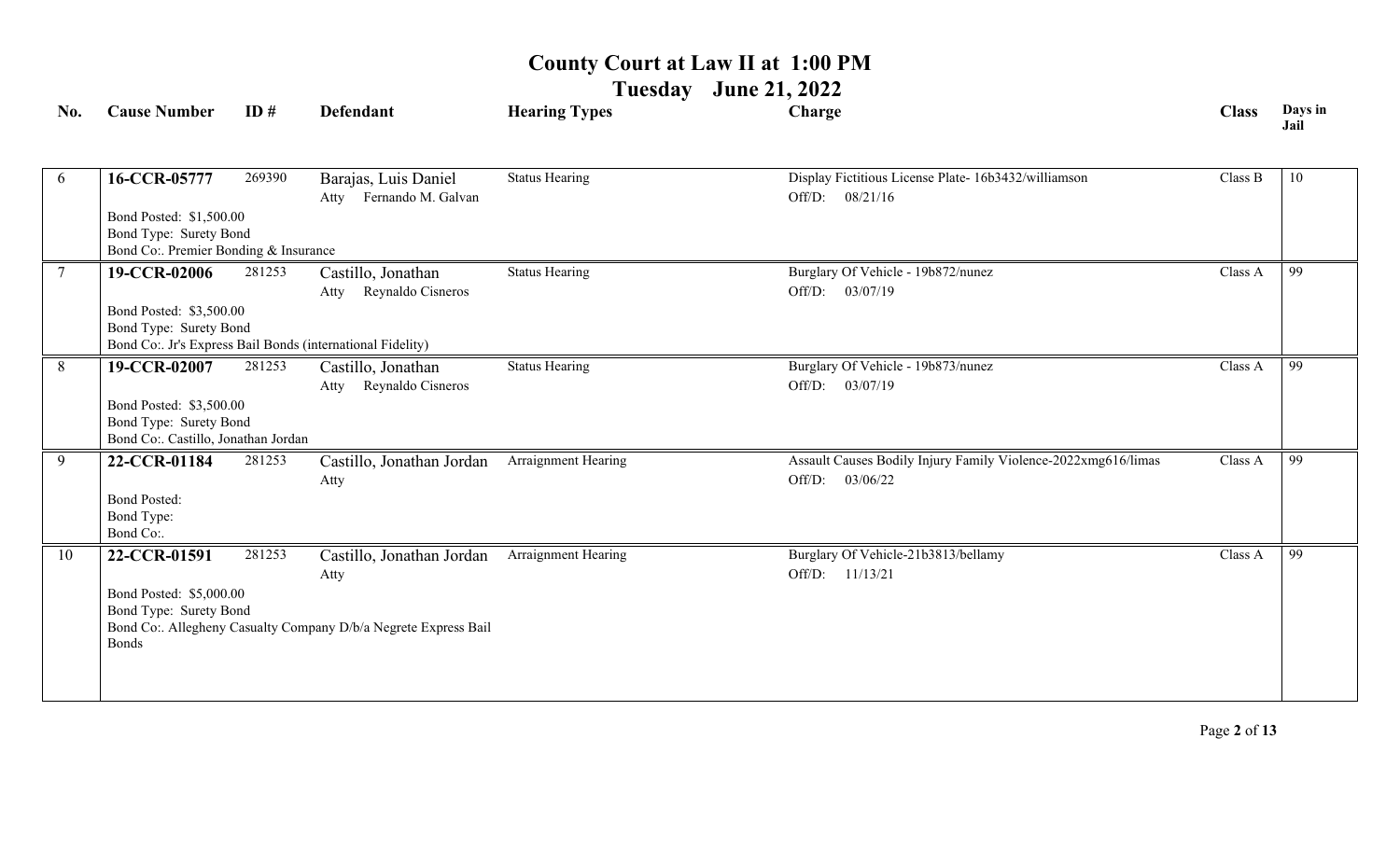**Tuesday June 21, 2022**

| No. | <b>Cause Number</b>                                                                                  | ID#    | <b>Defendant</b>                                                                                                                                                          | <b>Hearing Types</b>  | Charge                                                                                                                                                                                                                 | <b>Class</b>                          | Days in<br>Jail |
|-----|------------------------------------------------------------------------------------------------------|--------|---------------------------------------------------------------------------------------------------------------------------------------------------------------------------|-----------------------|------------------------------------------------------------------------------------------------------------------------------------------------------------------------------------------------------------------------|---------------------------------------|-----------------|
| 11  | 21-CCR-03906                                                                                         | 138638 | Covarubias, Samuel<br>Laura Martinez<br>Atty<br>Barbosa                                                                                                                   | <b>Status Hearing</b> | Evading Arrest Detention-2021xmg01325/limas<br>Off/D: 05/18/21                                                                                                                                                         | Class A                               | 173             |
|     | Bond Posted: \$2,000.00<br>Bond Type: Surety Bond<br>Bond Co:. El Padrino Bail Bonds (universal F&c) |        |                                                                                                                                                                           |                       |                                                                                                                                                                                                                        |                                       |                 |
| 12  | 22-CCR-00750<br><b>Bond Posted:</b><br>Bond Type:<br>Bond Co:.                                       | 138638 | Covarubias, Samuel<br>Laura Martinez<br>Atty<br>Barbosa                                                                                                                   | <b>Status Hearing</b> | Criminal Mischief >=\$100<\$500 - 2022xmg0288/limas<br>Off/D:<br>02/02/22                                                                                                                                              | Class B                               | 173             |
| 13  | 22-CCR-00620<br><b>Bond Posted:</b><br>Bond Type:<br>Bond Co:.                                       | 278540 | Davidson, Scott Bradley<br>Fred A. Kowalski<br>Atty                                                                                                                       | Arraignment Hearing   | Theft Prop >=\$750<\$2,500 - 22har275/garcia<br>Off/D:<br>02/02/22                                                                                                                                                     | Class A                               | 129             |
| 14  | 21-CCR-03794<br>Bond Posted: \$3,000.00<br>Bond Type: Surety Bond<br>Bond Co:. Agado Bail Bonds      | 050680 | Deleon, Antonio<br>Anthony Cornejo<br>Atty                                                                                                                                | <b>Status Hearing</b> | False Drug Test Falsification Device-21har1022/r.garcia<br>05/06/21<br>Off/D:                                                                                                                                          | Class B                               | 157             |
| 15  | 21-CCR-05073<br>Bond Posted: \$2,000.00; \$1,000.00; \$1,000.00<br>J/garcia                          | 050680 | Deleon, Antonio<br>Anthony Cornejo<br>Atty<br>Bond Type: Personal Bond; Personal Bond; Personal Bond<br>Bond Co:. Pr Bond A/p J/garcia; Pr Bond A/p J/garcia; Pr Bond A/p | Arraignment Hearing   | Failure To Id-2021xmg1724/e.garcia;<br>Driving W/lic Inv W/prev Conv/susp/w/o Fin Res- 2021xmg1725/e.garc<br>Display Fictitious Motor Vehicle Registration-2021xmg1723/e.garcia<br>Off/D: 06/21/21; 06/21/21; 06/21/21 | Class $B$ ;<br>Class $B$ ;<br>Class B | 157             |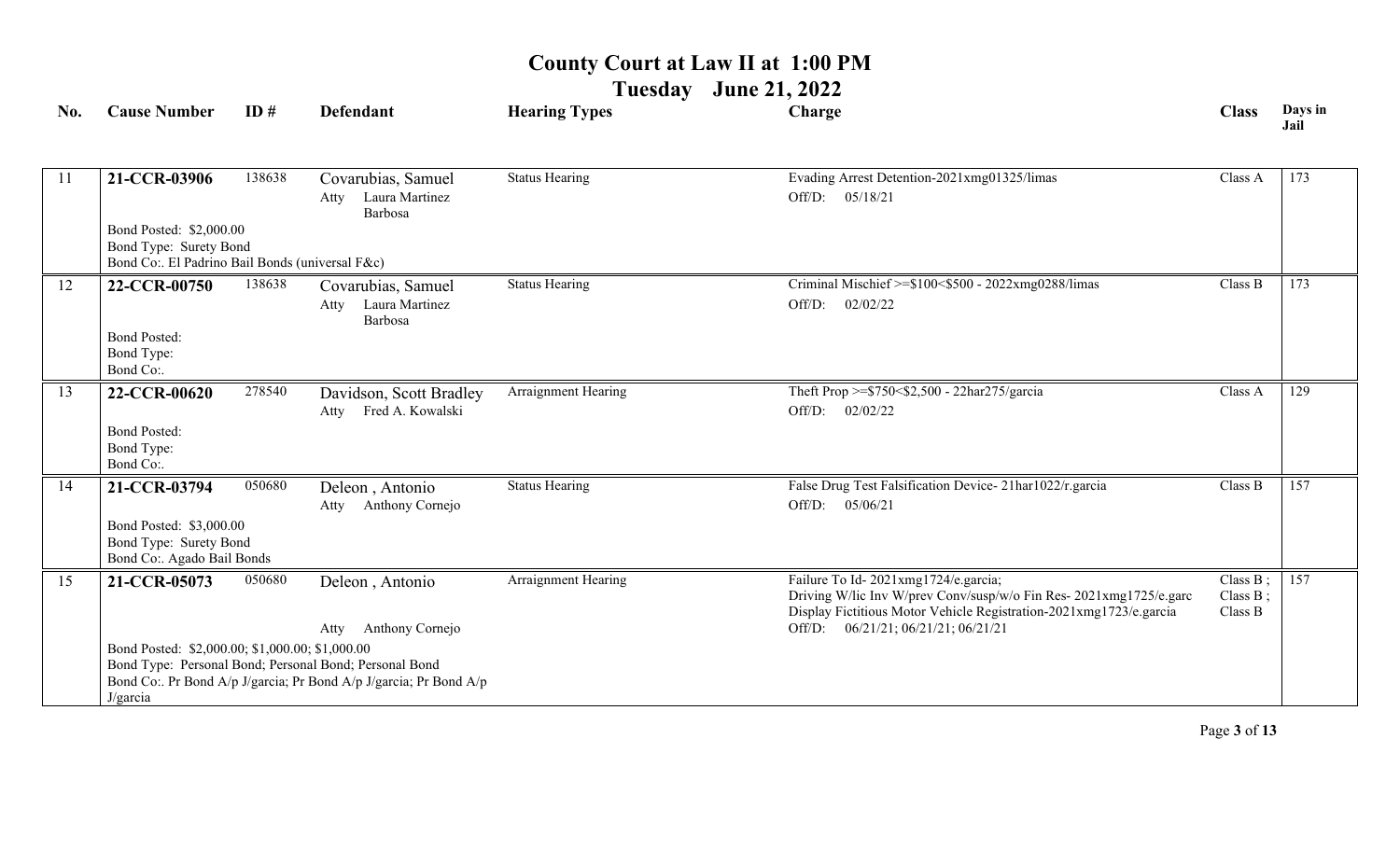**Tuesday June 21, 2022**

| No. | <b>Cause Number</b>                                                                       | ID#    | <b>Defendant</b>                                  | <b>Hearing Types</b>                                        | Charge                                                                                                                                                                                             | <b>Class</b>                                   | Days in<br>Jail |
|-----|-------------------------------------------------------------------------------------------|--------|---------------------------------------------------|-------------------------------------------------------------|----------------------------------------------------------------------------------------------------------------------------------------------------------------------------------------------------|------------------------------------------------|-----------------|
| 16  | 22-CCR-00348                                                                              | 050680 | Deleon, Antonio                                   | Arraignment Hearing                                         | Criminal Mischief >=\$100<\$750 - 22har44/garcia;<br>Resist Arrest Search Or Transport - 22har45/garcia;<br>Evading Arrest Detention - 22har46/garcia;<br>Driving While Intoxicated-22har47/garcia | Class $B$ ;<br>Class A;<br>Class A;<br>Class B | 157             |
|     |                                                                                           |        | Anthony Cornejo<br>Atty                           |                                                             | Off/D: 01/08/22; 01/08/22; 01/08/22; 01/08/22                                                                                                                                                      |                                                |                 |
|     | <b>Bond Posted:</b><br>Bond Type:<br>Bond Co:.                                            |        |                                                   |                                                             |                                                                                                                                                                                                    |                                                |                 |
| 17  | 18-CCR-05049                                                                              | 246860 | Dominguez, Jesus, Iii<br>Michael Martinez<br>Atty | Motion To Revoke                                            | Assault Causes Bodily Inj- 18b4442/lerma<br>Off/D:<br>10/21/18                                                                                                                                     | Class A                                        | 26              |
|     | Bond Posted: \$3,500.00<br>Bond Type: Surety Bond<br>Bond Co: Premier Bonding & Insurance |        |                                                   |                                                             |                                                                                                                                                                                                    |                                                |                 |
| 23  | 21-CCR-01588                                                                              | 114026 | Garcia Rodriguez, Jesus<br>Noe                    | <b>Status Hearing</b>                                       | Criminal Trespass-20b2277/diez                                                                                                                                                                     | Class B                                        | 386             |
|     |                                                                                           |        | Laura Martinez<br>Atty<br>Barbosa                 |                                                             | 06/25/20<br>Off/D:                                                                                                                                                                                 |                                                |                 |
|     | <b>Bond Posted:</b><br>Bond Type:<br>Bond Co:.                                            |        |                                                   |                                                             |                                                                                                                                                                                                    |                                                |                 |
| 18  | 22-CCR-01442                                                                              | 116101 | Garcia, Clarissa<br>Helen O. Delgadillo<br>Atty   | Arraignment Hearing<br>And Affidavit Of Surety To Surrender | Theft Prop <\$100 W/prev Convic-21-00632c/garza<br>Off/D:<br>09/17/21                                                                                                                              | Class B                                        | 26              |
|     | <b>Bond Posted:</b><br>Bond Type:<br>Bond Co:.                                            |        |                                                   |                                                             |                                                                                                                                                                                                    |                                                |                 |
| 19  | 21-CCR-01265                                                                              | 163048 | Garcia, Jennifer                                  | <b>Status Hearing</b>                                       | Poss Marij <2oz-20-0336-daniels                                                                                                                                                                    | Class B                                        | 41              |
|     | Bond Posted: \$1,000.00<br>Bond Type: Surety Bond<br>Bond Co:. Esquivel Bail Bonds        |        | John Blaylock<br>Atty                             | And Motion To Withdraw As Counsel                           | Off/D:<br>12/03/20                                                                                                                                                                                 |                                                |                 |

Page **4** of **13**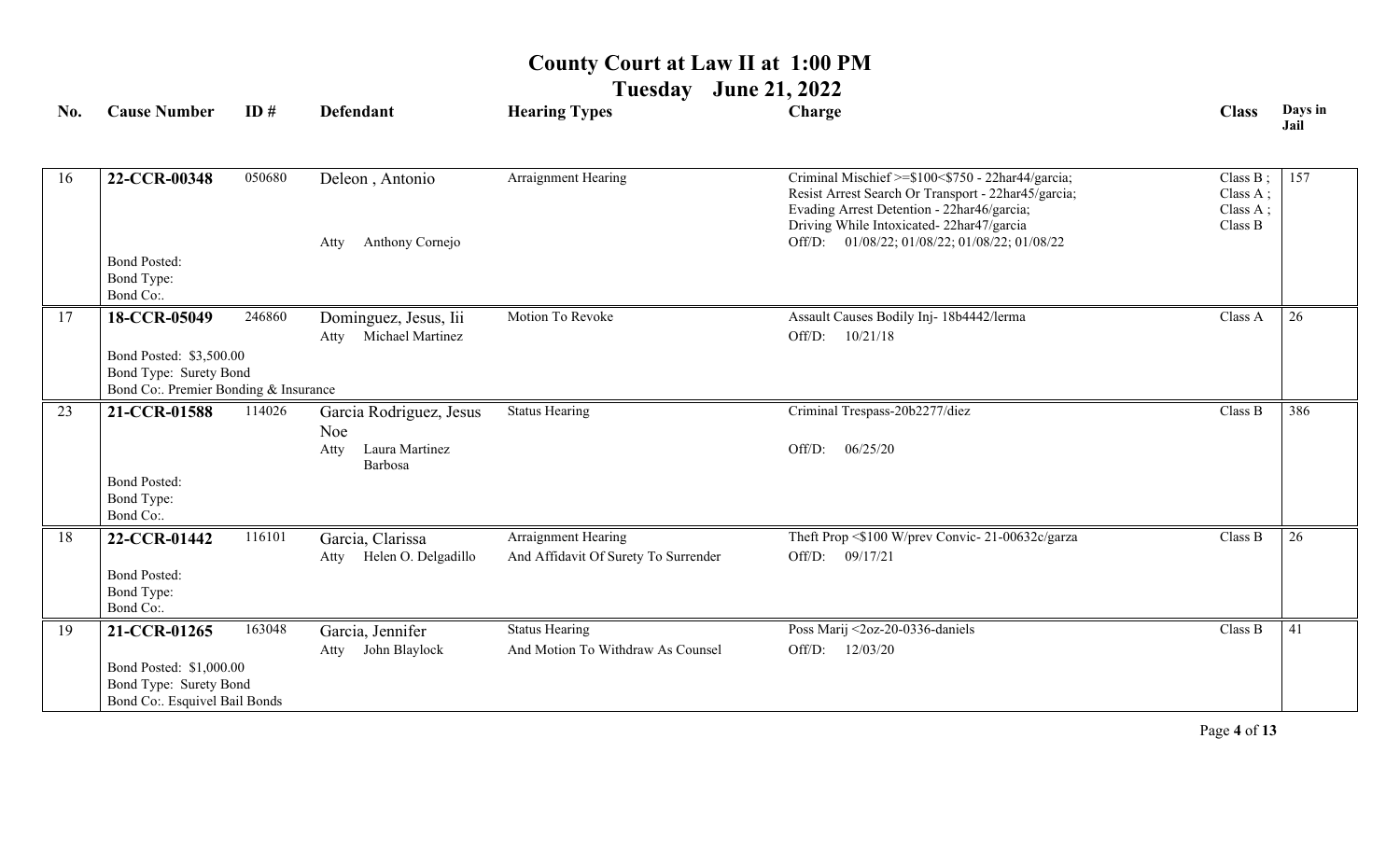**Tuesday June 21, 2022**

| No. | <b>Cause Number</b>                                                                                   | ID#    | <b>Defendant</b>                                                | <b>Hearing Types</b>                                      | Charge                                                                | <b>Class</b> | Days in<br>Jail |
|-----|-------------------------------------------------------------------------------------------------------|--------|-----------------------------------------------------------------|-----------------------------------------------------------|-----------------------------------------------------------------------|--------------|-----------------|
| 20  | 22-CCR-00724<br>Bond Posted: \$1,500.00<br>Bond Type: Personal Bond<br>Bond Co:. Garcia, Jennifer     | 163048 | Garcia, Jennifer<br>John T. Blaylock<br>Atty                    | Pre-trial Conference<br>And Motion To Withdraw As Counsel | Poss Marij <2oz-21har2150/garcia<br>Off/D:<br>09/28/21                | Class B      | 41              |
| 21  | 22-CCR-01936<br><b>Bond Posted:</b><br>Bond Type:<br>Bond Co:.                                        | 163048 | Garcia, Jennifer<br>Atty Maribel Roldan                         | Arraignment Hearing                                       | Theft Prop >=\$100<\$750-22har885/saenz<br>Off/D: $05/03/22$          | Class B      | 41              |
| 22  | 22-CCR-01878<br>Bond Posted: \$7,500.00<br>Bond Type: Surety Bond<br>Bond Co:. Bad Boyz Bail Bonds Ii | 204259 | Garcia, Victor Javier<br>Atty                                   | Arraignment Hearing                                       | Assault Causes Bodily Injury Family Violence<br>Off/D:<br>11/25/20    | Class A      | 63              |
| 24  | 22-CCR-01875<br>Bond Posted: \$1,000.00<br>Bond Type: Personal Bond<br>Bond Co:. Gomez, Abraham       | 234181 | Gomez, Abraham<br>Atty                                          | Arraignment Hearing                                       | Poss Marij <2oz-21b3898/diez<br>Off/D: 11/26/21                       | Class B      | 161             |
| 25  | 20-CCR-00945<br><b>Bond Posted:</b><br>Bond Type:<br>Bond Co:.                                        | 268186 | Gonzales, Mark<br>Anthony<br>Oscar De La Fuente,<br>Atty<br>Jr. | <b>Status Hearing</b>                                     | Poss Cs Pg3 <28g Dfz Iat- A-0134-19/cyganiewicz<br>03/15/19<br>Off/D: | Class A      | 129             |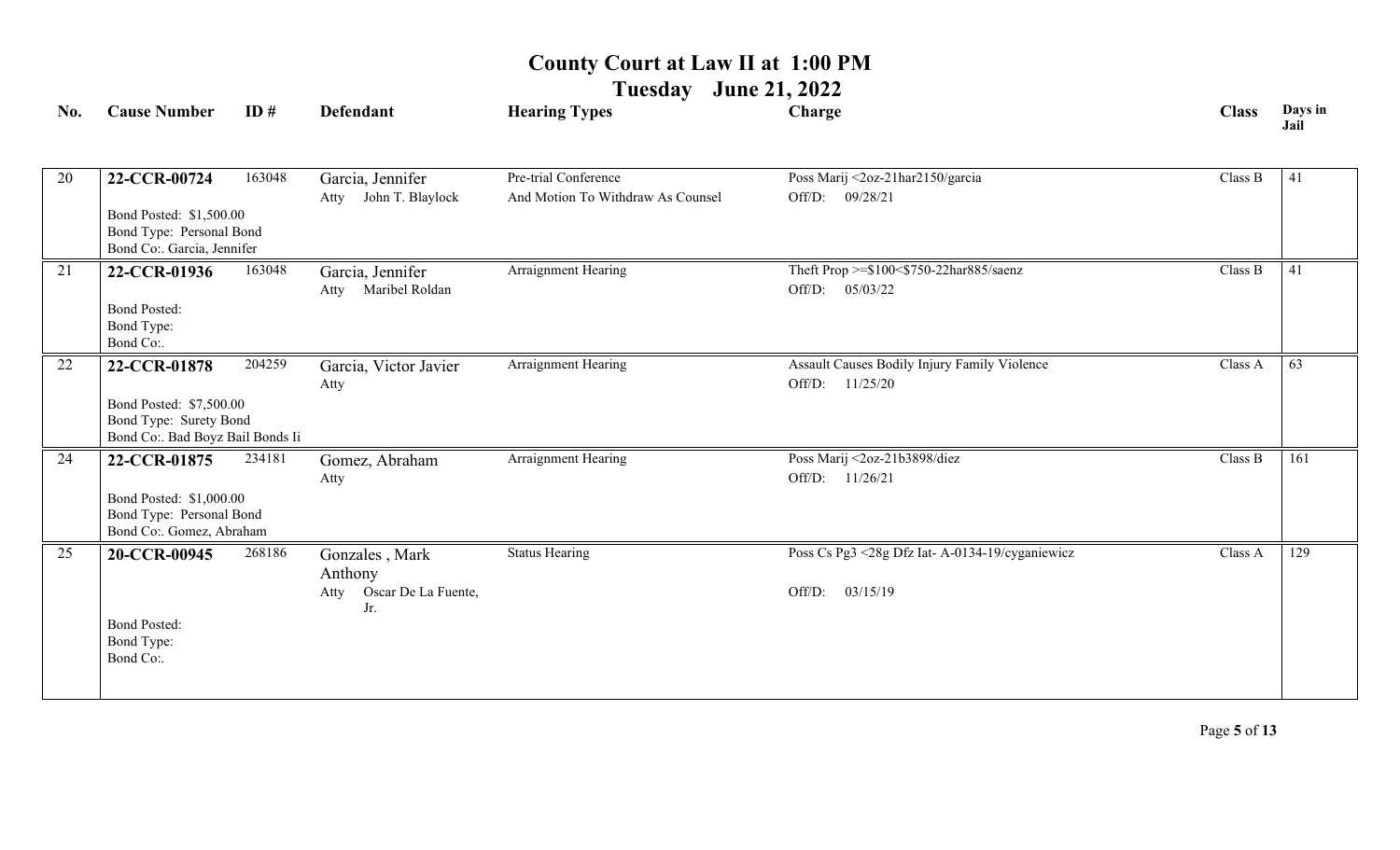**Tuesday June 21, 2022**

| No. | <b>Cause Number</b>                                             | ID#    | <b>Defendant</b>                   | <b>Hearing Types</b>  | Charge                                      | <b>Class</b> | Days in<br>Jail |
|-----|-----------------------------------------------------------------|--------|------------------------------------|-----------------------|---------------------------------------------|--------------|-----------------|
| 26  | 22-CCR-00621                                                    | 268186 | Gonzales, Mark                     | <b>Status Hearing</b> | Theft Prop >=\$100<\$750 - 21har1772/garcia | Class B      | 129             |
|     |                                                                 |        | Anthony                            |                       |                                             |              |                 |
|     |                                                                 |        | Oscar De La Fuente,<br>Atty<br>Jr. |                       | 07/31/21<br>Off/D:                          |              |                 |
|     | <b>Bond Posted:</b><br>Bond Type:<br>Bond Co:.                  |        |                                    |                       |                                             |              |                 |
| 27  | 22-CCR-00628                                                    | 268186 | Gonzales, Mark<br>Anthony          | <b>Status Hearing</b> | Poss Marij <2oz - 22har284/garcia           | Class B      | 129             |
|     |                                                                 |        | Oscar De La Fuente,<br>Atty<br>Jr. |                       | 02/02/22<br>Off/D:                          |              |                 |
|     | <b>Bond Posted:</b>                                             |        |                                    |                       |                                             |              |                 |
|     | Bond Type:<br>Bond Co:.                                         |        |                                    |                       |                                             |              |                 |
| 28  | 22-CCR-00772                                                    | 273925 | Hernandez, Francisco Jr            | Arraignment Hearing   | Theft Prop >=\$100<\$750-20b3985/flores     | Class B      | 73              |
|     |                                                                 |        | <b>Rick Canales</b><br>Atty        |                       | Off/D: 11/26/20                             |              |                 |
|     | Bond Posted: \$2,500.00                                         |        |                                    |                       |                                             |              |                 |
|     | Bond Type: Surety Bond<br>Bond Co:. A N Bail Bonds              |        |                                    |                       |                                             |              |                 |
| 29  | 20-CCR-00655                                                    | 029733 | Hernandez, Guadalupe               | <b>Status Hearing</b> | Burglary Of Vehicle-20b306/lerma            | Class A      | 406             |
|     |                                                                 |        | Atty Fred A. Kowalski              |                       | Off/D: 12/23/19                             |              |                 |
|     | Bond Posted: \$3,500.00                                         |        |                                    |                       |                                             |              |                 |
|     | Bond Type: Surety Bond<br>Bond Co:. Premier Bonding & Insurance |        |                                    |                       |                                             |              |                 |
| 30  | 20-CCR-00656                                                    | 029733 | Hernandez, Guadalupe               | <b>Status Hearing</b> | Burglary Of Vehicle-20b458/flores           | Class A      | 406             |
|     |                                                                 |        | Fred A. Kowalski<br>Atty           |                       | 02/01/20<br>Off/D:                          |              |                 |
|     | Bond Posted: \$5,000.00                                         |        |                                    |                       |                                             |              |                 |
|     | Bond Type: Surety Bond<br>Bond Co:. Premier Bonding & Insurance |        |                                    |                       |                                             |              |                 |
|     |                                                                 |        |                                    |                       |                                             |              |                 |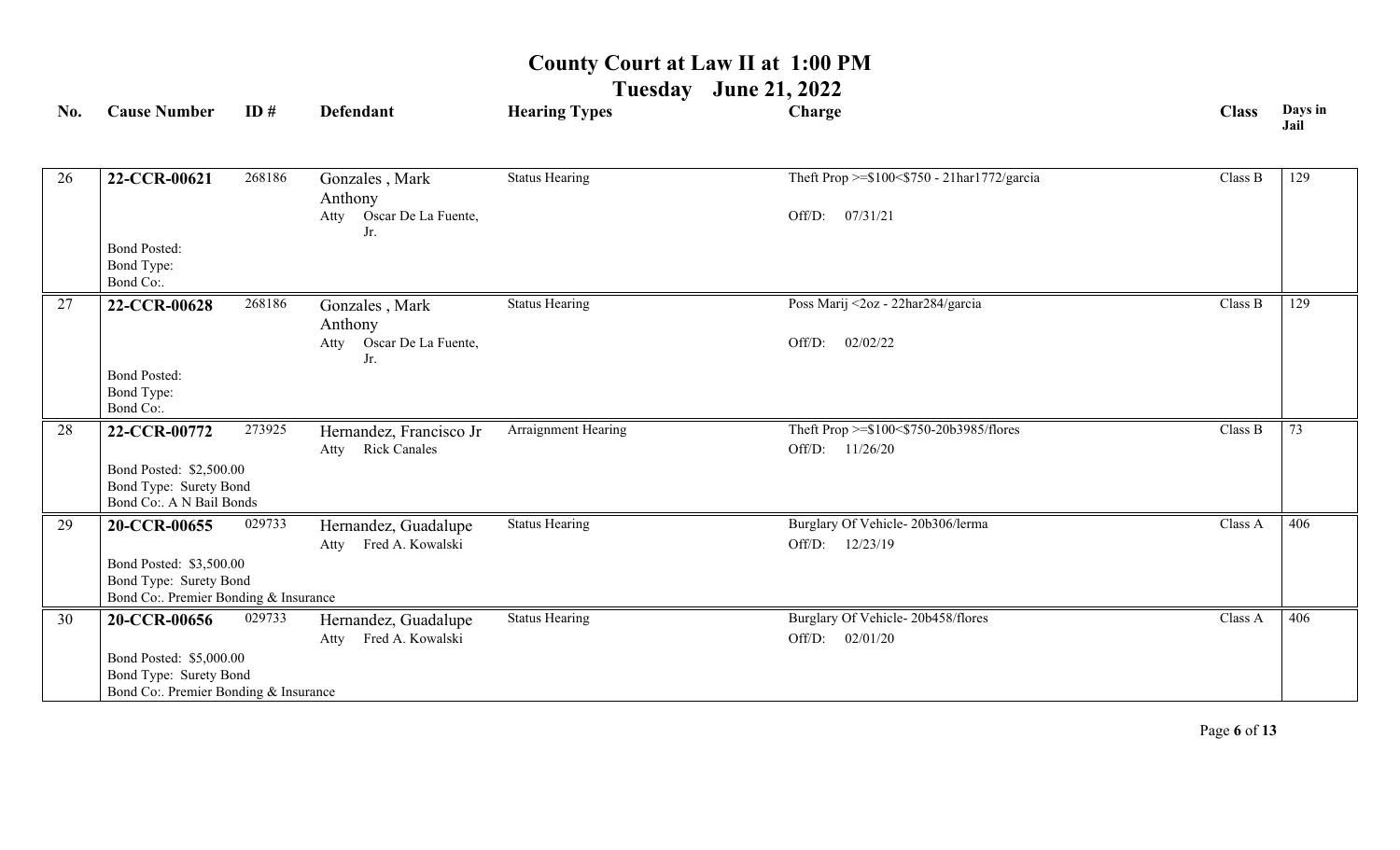**Tuesday June 21, 2022**

| No. | <b>Cause Number</b>                                                                                                                   | ID#    | <b>Defendant</b>                                         | <b>Hearing Types</b>  | Charge                                                                                                                                                                | <b>Class</b>                       | Days in<br>Jail |
|-----|---------------------------------------------------------------------------------------------------------------------------------------|--------|----------------------------------------------------------|-----------------------|-----------------------------------------------------------------------------------------------------------------------------------------------------------------------|------------------------------------|-----------------|
| 31  | 20-CCR-03440                                                                                                                          | 029733 | Hernandez, Guadalupe<br>Fred A. Kowalski<br>Atty         | <b>Status Hearing</b> | Resist Arrest Search Or Transport-20b1536/bellamy;<br>Criminal Mischief >=\$100<\$750-20b1537/bellamy<br>04/19/20; 04/19/20<br>Off/D:                                 | Class A;<br>Class B                | 406             |
|     | Bond Posted: \$2,500.00; \$1,500.00<br>Bond Type: Surety Bond; Surety Bond<br>Insurance                                               |        | Bond Co:. Premier Bonding & Insurance; Premier Bonding & |                       |                                                                                                                                                                       |                                    |                 |
| 32  | 21-CCR-00828                                                                                                                          | 029733 | Hernandez, Guadalupe<br>Fred A. Kowalski<br>Atty         | <b>Status Hearing</b> | Burglary Of Vehicle -20b4118 \lerma<br>12/06/20<br>Off/D:                                                                                                             | Class A                            | 406             |
|     | Bond Posted: \$2,500.00<br>Bond Type: Personal Bond<br>Bond Co:. Hernandez, Guadalupe                                                 |        |                                                          |                       |                                                                                                                                                                       |                                    |                 |
| 33  | 21-CCR-01985                                                                                                                          | 029733 | Hernandez, Guadalupe<br>Miguel Salazar<br>Atty           | <b>Status Hearing</b> | Resist Arrest Search Or Transport-20b3947/lerma;<br>Burglary Of Vehicle-20b3949/lerma;<br>Theft Prop >=\$100<\$750- Unarrested<br>Off/D: 11/23/20; 11/23/20; 11/23/20 | Class $A$ ;<br>Class A;<br>Class B | 406             |
|     | Bond Posted: \$5,000.00; \$10,000.00<br>Bond Type: Personal Bond; Personal Bond<br>Bond Co:. Pr Bond A/p J/lerma; Pr Bond A/p J/lerma |        |                                                          |                       |                                                                                                                                                                       |                                    |                 |
| 34  | 21-CCR-02059<br>Bond Posted: \$5,000.00                                                                                               | 029733 | Hernandez, Guadalupe<br>Miguel Salazar<br>Atty           | <b>Status Hearing</b> | Burglary Of Vehicle-20b3381/diez<br>Off/D: 10/16/20                                                                                                                   | Class A                            | 406             |
|     | Bond Type: Surety Bond<br>Bond Co:. Premier Bonding & Insurance                                                                       |        |                                                          |                       |                                                                                                                                                                       |                                    |                 |
| 35  | 22-CCR-02058                                                                                                                          | 185824 | Hernandez, Napoleon, Jr.<br>Ruben Herrera<br>Atty        | Arraignment Hearing   | Criminal Trespass-21b3540/decoss<br>Off/D: 10/17/21                                                                                                                   | Class B                            | 74              |
|     | <b>Bond Posted:</b><br>Bond Type:<br>Bond Co:.                                                                                        |        |                                                          |                       |                                                                                                                                                                       |                                    |                 |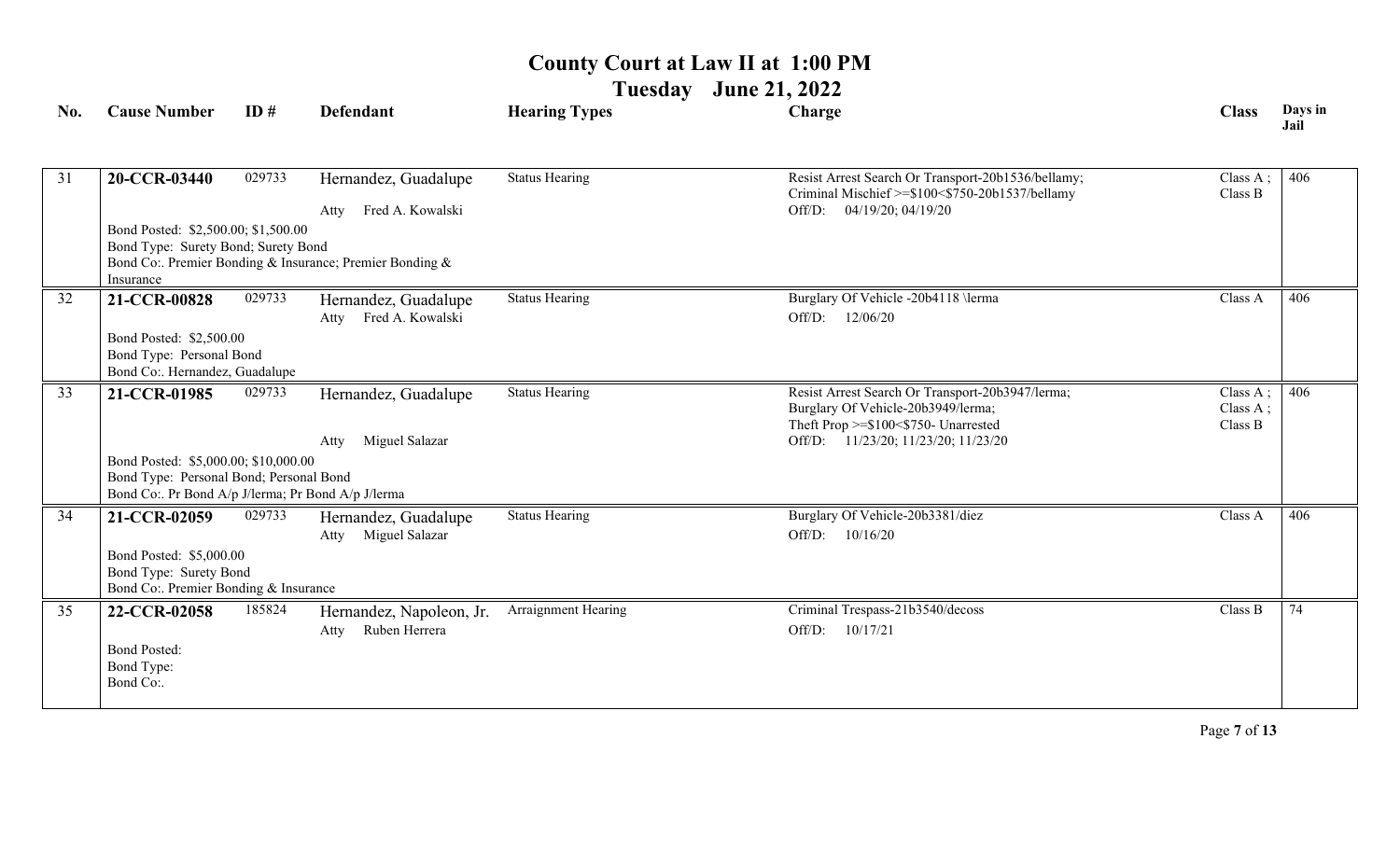**Tuesday June 21, 2022**

| No. | <b>Cause Number</b>                                                                         | ID#    | <b>Defendant</b>                                       | <b>Hearing Types</b>  | Charge                                                                               | <b>Class</b> | Days in<br>Jail |
|-----|---------------------------------------------------------------------------------------------|--------|--------------------------------------------------------|-----------------------|--------------------------------------------------------------------------------------|--------------|-----------------|
| 36  | 21-CCR-03891<br><b>Bond Posted:</b><br>Bond Type:                                           | 256295 | Leal, Gualberto<br>Dolores Zarate<br>Atty              | <b>Status Hearing</b> | Driving While Intoxicated-20b2979/flores<br>Off/D: 09/01/20                          | Class B      | 54              |
| 37  | Bond Co:.<br>22-CCR-02040<br><b>Bond Posted:</b><br>Bond Type:<br>Bond Co:.                 | 285682 | Leija, Paul David<br>Laura Martinez<br>Atty<br>Barbosa | Arraignment Hearing   | Unl Carrying Weapon-2022022/hernandez<br>Off/D: 05/14/22                             | Class A      | 30              |
| 38  | 22-CCR-00245<br>Bond Posted: \$500.00<br>Bond Type: Personal Bond<br>Bond Co:. Leyva, David | 259093 | Leyva, David<br>Atty Noe Alaniz, Jr.                   | <b>Status Hearing</b> | Criminal Mischief >=\$750<\$2,500-21har1678/saenz<br>06/18/21<br>Off/D:              | Class A      | $\overline{32}$ |
| 39  | 22-CCR-00246<br>Bond Posted: \$500.00<br>Bond Type: Personal Bond<br>Bond Co:. Leyva, David | 259093 | Leyva, David<br>Atty Noe Alaniz, Jr.                   | <b>Status Hearing</b> | Criminal Mischief >=\$100<\$750-21har1622/saenz<br>06/16/21<br>Off/D:                | Class B      | $\overline{32}$ |
| 40  | 20-CCR-03237<br><b>Bond Posted:</b><br>Bond Type:<br>Bond Co:.                              | 051365 | Lozano, Juan, Jr.<br><b>Stuart Diamond</b><br>Atty     | <b>Status Hearing</b> | Assault Causes Bodily Injury Family Violence-2020xmg884/garcia<br>Off/D:<br>04/03/20 | Class A      | 599             |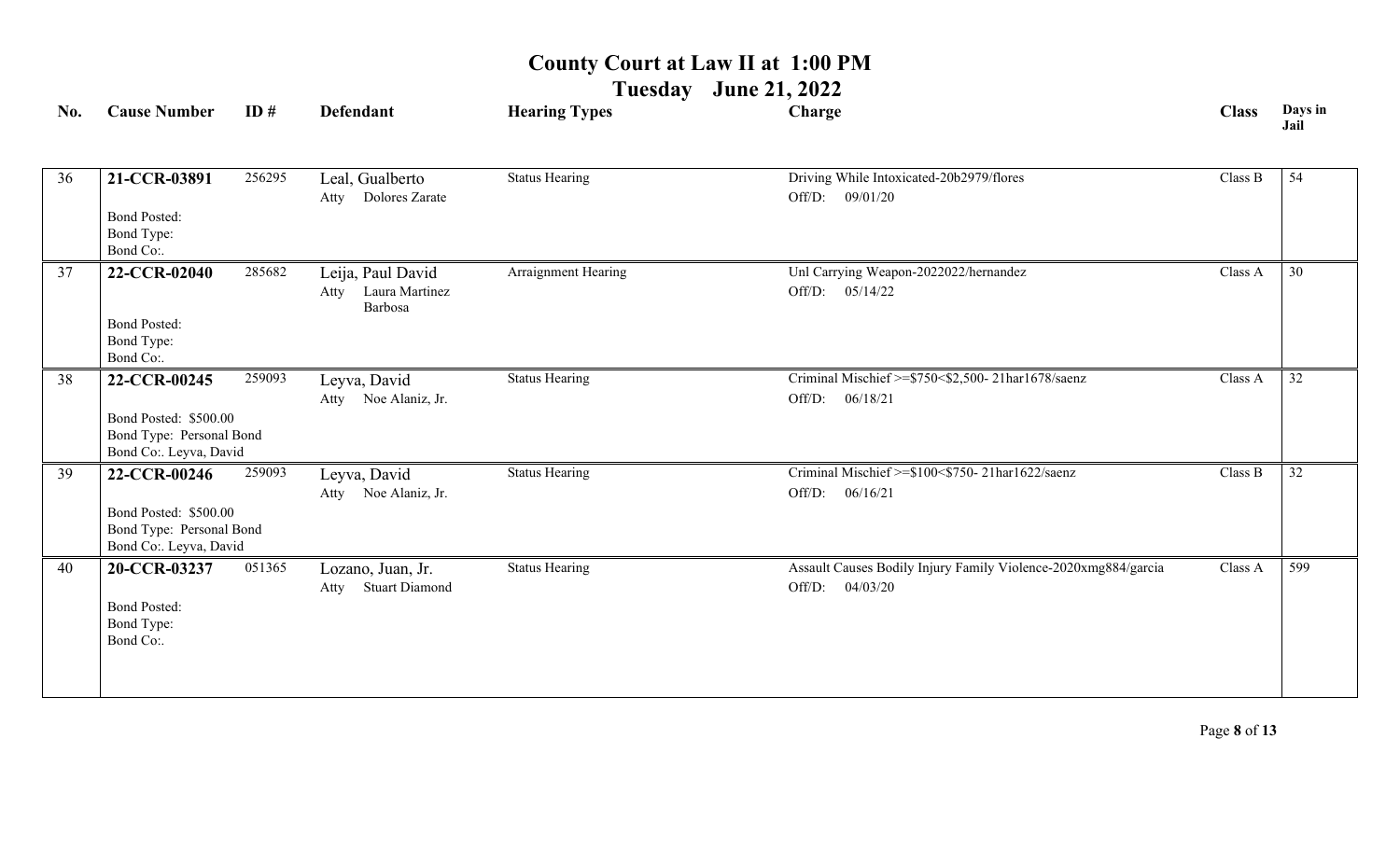**Tuesday June 21, 2022**

| No. | <b>Cause Number</b>                                                                                                              | ID#    | <b>Defendant</b>                               | <b>Hearing Types</b>  | Charge                                                         | <b>Class</b> | Days in<br>Jail |
|-----|----------------------------------------------------------------------------------------------------------------------------------|--------|------------------------------------------------|-----------------------|----------------------------------------------------------------|--------------|-----------------|
| 41  | 20-CCR-01051                                                                                                                     | 244525 | Medeles, Jesus Maria<br>Atty Robert Davis, Jr. | <b>Status Hearing</b> | Assault Causes Bodily Inj-2000078c/garza<br>10/16/19<br>Off/D: | Class A      | 12              |
|     | Bond Posted: \$5,000.00<br>Bond Type: Personal Bond<br>Bond Co:. Pr (h/c) Bond                                                   |        |                                                |                       |                                                                |              |                 |
| 42  | 21-CCR-02864                                                                                                                     | 244525 | Medeles, Jesus Maria, Jr.                      | <b>Status Hearing</b> | Assault Causes Bodily Inj-2000125c/garza                       | Class A      | 12              |
|     | <b>Bond Posted:</b><br>Bond Type:<br>Bond Co:.                                                                                   |        | Robert Davis, Jr.<br>Atty                      |                       | Off/D:<br>10/16/19                                             |              |                 |
| 43  | 21-CCR-03859                                                                                                                     | 244055 | Meza, Jorge                                    | <b>Status Hearing</b> | Criminal Trespass - 21har1969/gonzalez                         | Class B      | 195             |
|     | <b>Bond Posted:</b><br>Bond Type:<br>Bond Co:.                                                                                   |        | Anthony Cornejo<br>Atty                        |                       | Off/D:<br>09/05/21                                             |              |                 |
| 44  | 21-CCR-01535                                                                                                                     | 232587 | Munivez, Daniel Henry,<br>Jr.                  | <b>Status Hearing</b> | Resist Arrest Search Or Transport - 2021xmg652/limas           | Class A      |                 |
|     |                                                                                                                                  |        | Gabriela Martinez<br>Atty                      |                       | 03/10/21<br>Off/D:                                             |              |                 |
|     | Bond Posted: \$4,500.00; \$5,000.00<br>Bond Type: Attorney Bond; Surety Bond<br>Bond Co:. Attny Michael Trejo; Angels Bail Bonds |        |                                                |                       |                                                                |              |                 |
| 45  | 21-CCR-04487                                                                                                                     | 238398 | Munoz, Thomas Cody                             | <b>Status Hearing</b> | Criminal Mischief >=\$100<\$750 - 2021xmg2670/garcia           | Class B      |                 |
|     | Bond Posted: \$2,000.00<br>Bond Type: Personal Bond<br>Bond Co:. Pr Bnd A/p J/adobatti                                           |        | Atty Fred A. Kowalski                          |                       | Off/D:<br>09/28/21                                             |              |                 |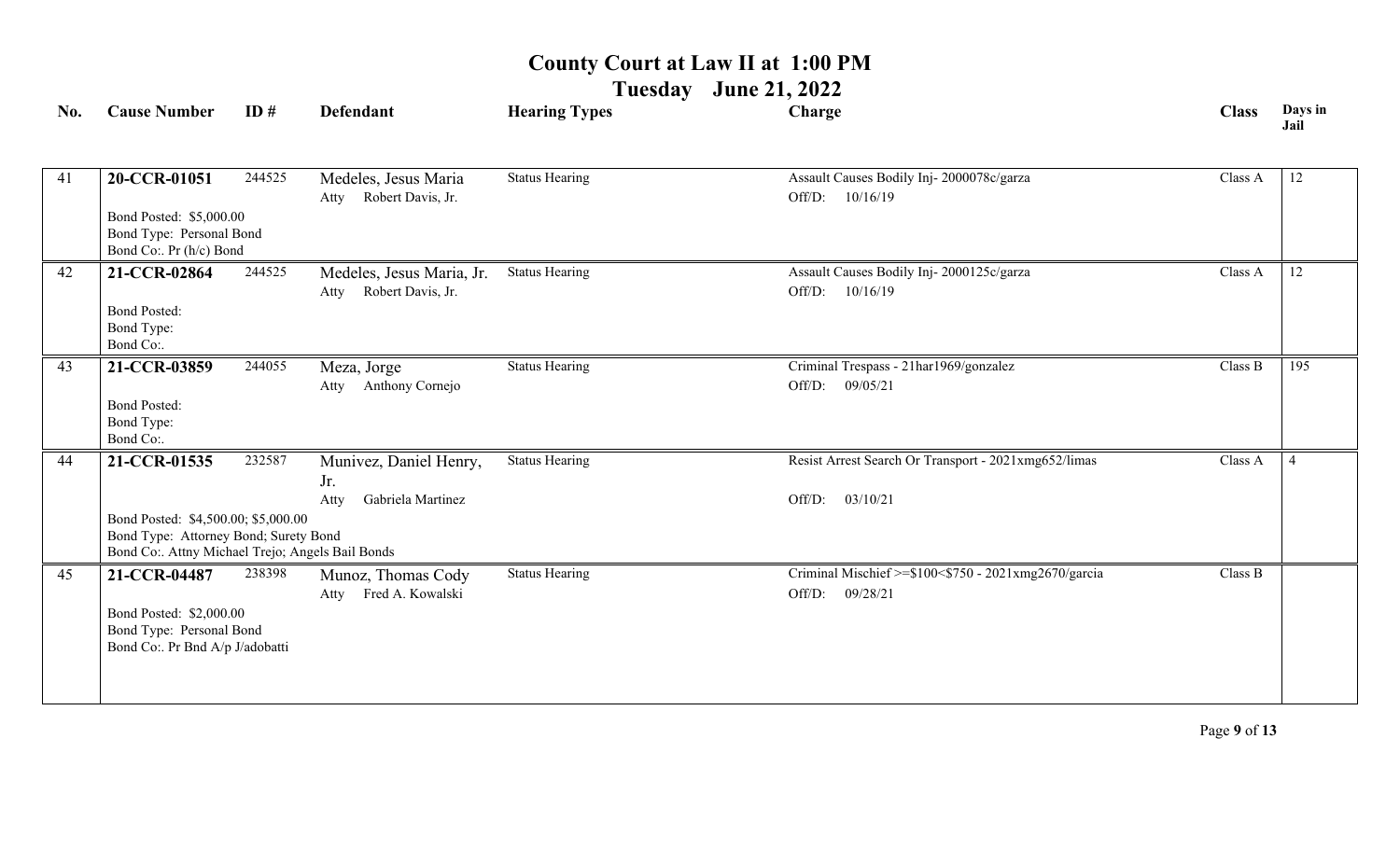**Tuesday June 21, 2022**

| No. | <b>Cause Number</b>                                                                 | ID#    | Defendant                                         | <b>Hearing Types</b>  | Charge                                                                                                                                       | <b>Class</b>                   | Days in<br>Jail |
|-----|-------------------------------------------------------------------------------------|--------|---------------------------------------------------|-----------------------|----------------------------------------------------------------------------------------------------------------------------------------------|--------------------------------|-----------------|
| 46  | 22-CCR-02045<br><b>Bond Posted:</b><br>Bond Type:                                   | 279392 | Ochoa, Wilmer Pacheco<br>Luis De La Garza<br>Atty | Arraignment Hearing   | Fail To Identify Fugitive Intent Give False Info-22har1202/garcia<br>Off/D: 05/14/22                                                         | Class A                        | 28              |
|     | Bond Co:.                                                                           |        |                                                   |                       |                                                                                                                                              |                                |                 |
| 47  | 22-CCR-02046                                                                        | 279392 | Ochoa, Wilmer Pacheco<br>Luis De La Garza<br>Atty | Arraignment Hearing   | Fail To Identify Fugitive Intent Give False Info-22har1167/garcia;<br>Evading Arrest Detention-22har1168/garcia<br>Off/D: 03/01/22; 03/01/22 | Class $A$ ; $\vert$<br>Class A | 28              |
|     | <b>Bond Posted:</b><br>Bond Type:<br>Bond Co:.                                      |        |                                                   |                       |                                                                                                                                              |                                |                 |
| 48  | 21-CCR-03825                                                                        | 033352 | Olivo, Sergio Cantu<br>Ruben Herrera<br>Atty      | Arraignment Hearing   | Poss Marij <2oz-21har1053/garcia<br>Off/D:<br>05/11/21                                                                                       | Class B                        | 10              |
|     | Bond Posted: \$1,000.00<br>Bond Type: Personal Bond<br>Bond Co: Olivo, Sergio Cantu |        |                                                   |                       |                                                                                                                                              |                                |                 |
| 49  | 22-CCR-01138                                                                        | 250469 | Olmeda, Griselda<br>Rene Gomez<br>Atty            | <b>Status Hearing</b> | Evading Arrest Detention-21har1885/garcia<br>Off/D: 08/16/21                                                                                 | Class A                        |                 |
|     | <b>Bond Posted:</b><br>Bond Type:<br>Bond Co:.                                      |        |                                                   |                       |                                                                                                                                              |                                |                 |
| 50  | 22-CCR-01491<br>Bond Posted: \$1,000.00                                             | 250469 | Olmeda, Griselda<br>Rene Gomez<br>Atty            | <b>Status Hearing</b> | Fail To Identify Fugitive Intent Give False Info/21har2770/garcia<br>Off/D:<br>12/17/21                                                      | Class A                        |                 |
|     | Bond Type: Personal Bond<br>Bond Co:. Olmeda, Griselda                              |        |                                                   |                       |                                                                                                                                              |                                |                 |
|     |                                                                                     |        |                                                   |                       |                                                                                                                                              |                                |                 |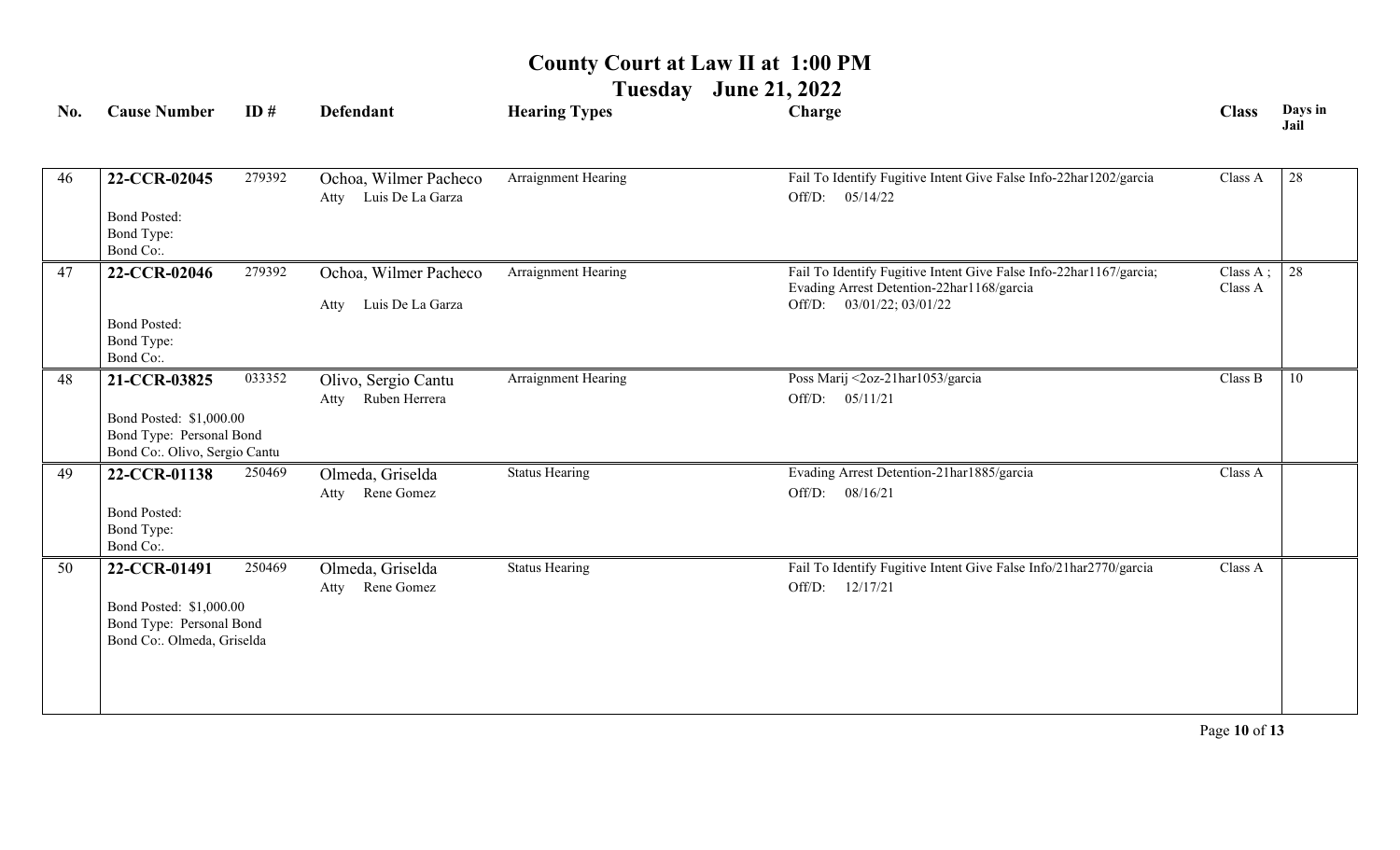**Tuesday June 21, 2022**

| No. | <b>Cause Number</b>                                                                                                              | ID#    | <b>Defendant</b>                                             | <b>Hearing Types</b>  | Charge                                                                                    | <b>Class</b> | Days in<br>Jail |
|-----|----------------------------------------------------------------------------------------------------------------------------------|--------|--------------------------------------------------------------|-----------------------|-------------------------------------------------------------------------------------------|--------------|-----------------|
| 51  | 21-CCR-01216                                                                                                                     | 269201 | Olvera, Bryan Ethan<br>Gabriela Martinez<br>Atty             | <b>Status Hearing</b> | Burglary Of Vehicle-2020laf00105-salas<br>Off/D: 10/07/20                                 | Class A      | 28              |
|     | Bond Posted: \$4,000.00<br>Bond Type: Surety Bond<br>Bond Co:. El Padrino Bail Bonds (universal F&c)                             |        |                                                              |                       |                                                                                           |              |                 |
| 52  | 22-CCR-02037                                                                                                                     | 072845 | Ortiz, Timothy Camacho<br>Fred A. Kowalski<br>Atty           | Arraignment Hearing   | Poss Cs Pg 2-a <= 2oz - 2021xmg3611/garcia<br>Off/D: 12/21/21                             | Class B      | 41              |
|     | Bond Posted: \$2,000.00<br>Bond Type: Personal Bond<br>Bond Co:. Pr Bond A/p J/garcia                                            |        |                                                              |                       |                                                                                           |              |                 |
| 53  | 19-CCR-00588                                                                                                                     | 224075 | Perez, David, Jr.<br>Gabriela Martinez<br>Atty               | Motion To Revoke      | Theft Of Serv >=\$100<\$750-18b3862/decoss<br>Off/D:<br>09/26/18                          | Class B      | 141             |
|     | Bond Posted: \$2,000.00; \$5,000.00<br>Bond Type: Surety Bond; Personal Bond<br>Bond Co:. Pronto Bail Bonds; Pr Bnd J/betancourt |        |                                                              |                       |                                                                                           |              |                 |
| 54  | 21-CCR-02803                                                                                                                     | 114026 | Rodriguez, Jesus Garcia<br>Laura Martinez<br>Atty<br>Barbosa | <b>Status Hearing</b> | Criminal Mischief >=\$100<\$750 - 21-0190/daniels<br>Off/D:<br>05/24/21                   | Class B      | 386             |
|     | <b>Bond Posted:</b><br>Bond Type:<br>Bond Co:.                                                                                   |        |                                                              |                       |                                                                                           |              |                 |
| 55  | 21-CCR-03253                                                                                                                     | 260550 | Rodriguez, Urbano<br>Cortez<br>Noe D. Garza, Jr.<br>Atty     | Pre-trial Conference  | Criminal Trespass Habit/superfund/infrastruction-2021xmg00813/limas<br>03/25/21<br>Off/D: | Class A      | 58              |
|     | Bond Posted: \$2,500.00<br>Bond Type: Surety Bond<br>Bond Co:. Agado Bail Bonds                                                  |        |                                                              |                       |                                                                                           |              |                 |
|     |                                                                                                                                  |        |                                                              |                       |                                                                                           |              |                 |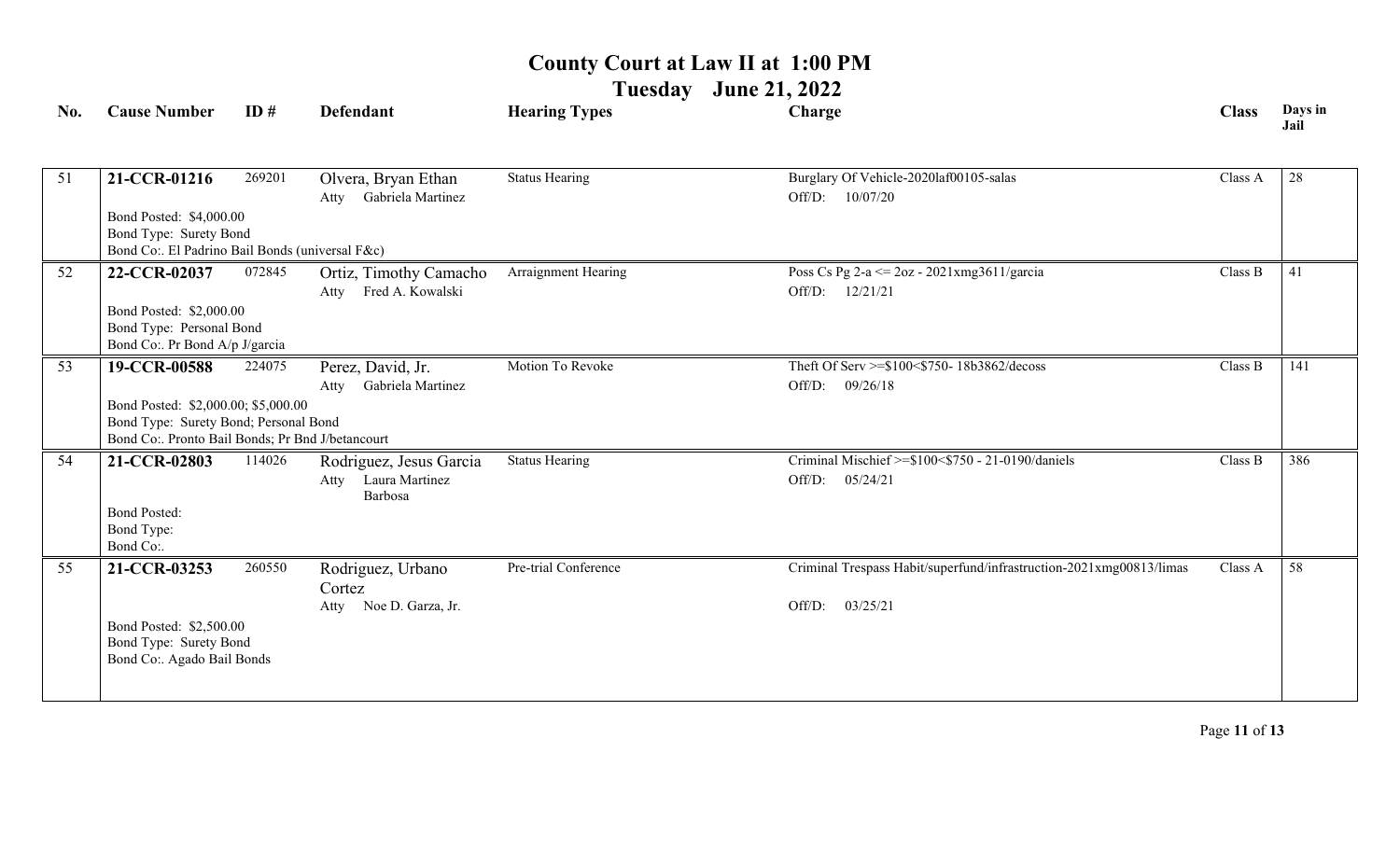**Tuesday June 21, 2022**

| No. | <b>Cause Number</b>                                                                | ID#    | <b>Defendant</b>                                         | <b>Hearing Types</b>              | Charge                                                                                                  | <b>Class</b>        | Days in<br>Jail |
|-----|------------------------------------------------------------------------------------|--------|----------------------------------------------------------|-----------------------------------|---------------------------------------------------------------------------------------------------------|---------------------|-----------------|
|     |                                                                                    |        |                                                          |                                   |                                                                                                         |                     |                 |
| 56  | 21-CCR-04345                                                                       | 260550 | Rodriguez, Urbano<br>Cortez                              | Arraignment Hearing               | Resist Arrest Search Or Transport-2021xmg1048/limas                                                     | Class A             | 58              |
|     |                                                                                    |        | Cesar De Leon<br>Atty                                    | And Motion To Withdraw As Counsel | 04/19/21<br>Off/D:                                                                                      |                     |                 |
|     | Bond Posted: \$2,000.00<br>Bond Type: Personal Bond<br>Bond Co:. Pr Bnd J/limas    |        |                                                          |                                   |                                                                                                         |                     |                 |
| 57  | 21-CCR-01013                                                                       | 277139 | Saldana, Jetzrael<br>Anthony Cornejo<br>Atty             | Arraignment Hearing               | Assault Causes Bodily Injury Family Violence-20b3704/lerma<br>Off/D:<br>11/02/20                        | Class A             | 73              |
|     | Bond Posted: \$2,500.00<br>Bond Type: Personal Bond<br>Bond Co:. Saldana, Jetzrael |        |                                                          |                                   |                                                                                                         |                     |                 |
| 58  | 22-CCR-02060                                                                       | 115673 | Sanchez, Armando<br>Garcia                               | Arraignment Hearing               | Criminal Mischief >=\$750<\$2,5022har1124/garcia;<br>Resist Arrest Search Or Transport-22har1123/garcia | Class A;<br>Class A | 35              |
|     | <b>Bond Posted:</b><br>Bond Type:<br>Bond Co:.                                     |        | Eva De La Fuente<br>Atty                                 |                                   | 05/08/22; 05/08/22<br>Off/D:                                                                            |                     |                 |
| 59  | 22-CCR-01982<br><b>Bond Posted:</b><br>Bond Type:                                  | 223144 | Saravia, Kandelaria Silva<br>Lilia Gonzales Pena<br>Atty | Arraignment Hearing               | Assault Causes Bodily Inj-2022xmg2094/limas<br>Off/D:<br>07/29/21                                       | Class A             | 476             |
|     | Bond Co:.                                                                          |        |                                                          |                                   |                                                                                                         |                     |                 |
| 60  | 21-CCR-04164<br>Bond Posted: \$500.00; \$5,000.00                                  | 283069 | Trejo, Jose Luis<br>Atty                                 | Arraignment Hearing               | Poss Marij <2oz-2021xmg1234/garcia<br>Off/D:<br>05/10/21                                                | Class B             | 79              |
|     | Bond Type: Personal Bond; Personal Bond                                            |        | Bond Co:. Pr Bnd J/garcia; Personal Bnd A/p J/betancourt |                                   |                                                                                                         |                     |                 |